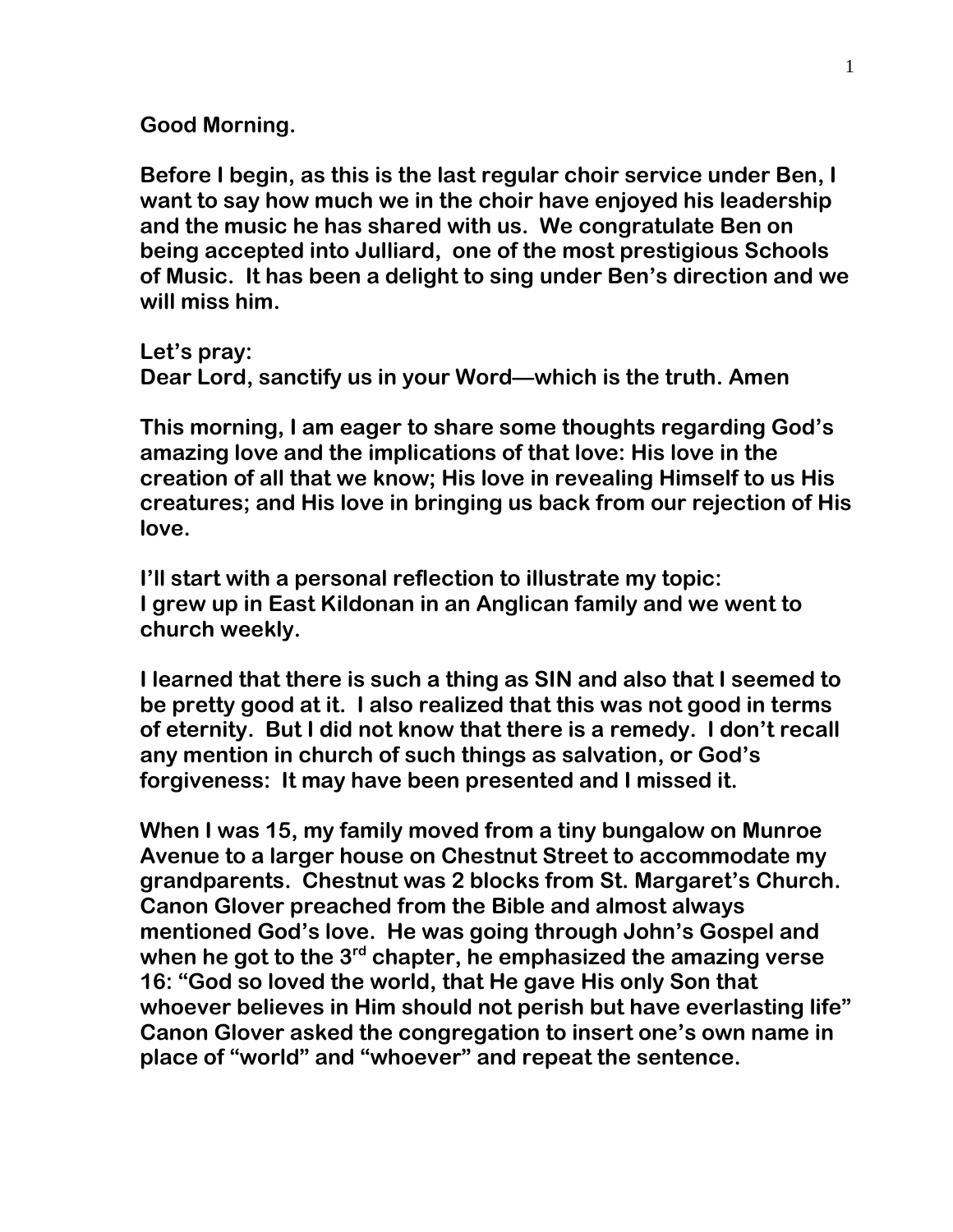**God so loved Bob, that He gave His only begotten son that if Bob believes in Him he should not perish but have everlasting life. This was a revelation: there was hope for forgiveness. I struggled for some months because I was afraid that if I accepted Jesus as my savior He was also to be my Lord—the one in charge of my life. I was afraid that He might mess up my life or make it too uncomfortable. Eventually, I finally said: "OK Lord you can have my llife. That was the beginning of the most amazing relationship and I experienced an overwhelming joy. God is love and He loves even me.**

**This new relationship brought me into life experiences I could never have imagined for myself. For example He made clear to me that I was to serve Him as a missionary surgeon in Pakistan: One of the most satisfying periods of my life. And His adventures continue.**

**OK—enough of me:**

**God declared to the Hebrews through Jeremiah: "I have loved you with an everlasting love". The Psalm we read declares: "His steadfast love endures for ever." (Ps. 118)**

**Humans have discovered amazing things about of the What of the structure of the universe and of the wonders of human life. But our discoveries don't tell us the WHY of this amazing cosmos and the miracle of life.** 

## **and we ask WHY?**

**A Gospel-centred Church response to the question "why is there something rather than nothing?" is God's LOVE.** 

**He made all this and said "it is good". Our Psalm today says: "Give thanks to the Lord for He is good; his love endures forever". God loves the universe He made. And we are the beneficiaries of this loving creation.**

**From the prophets to the apostles, God makes clear that we can begin to understand the nature of God's love by experiencing His creation: in Psalm 19 we read: "the heavens declare the glory of**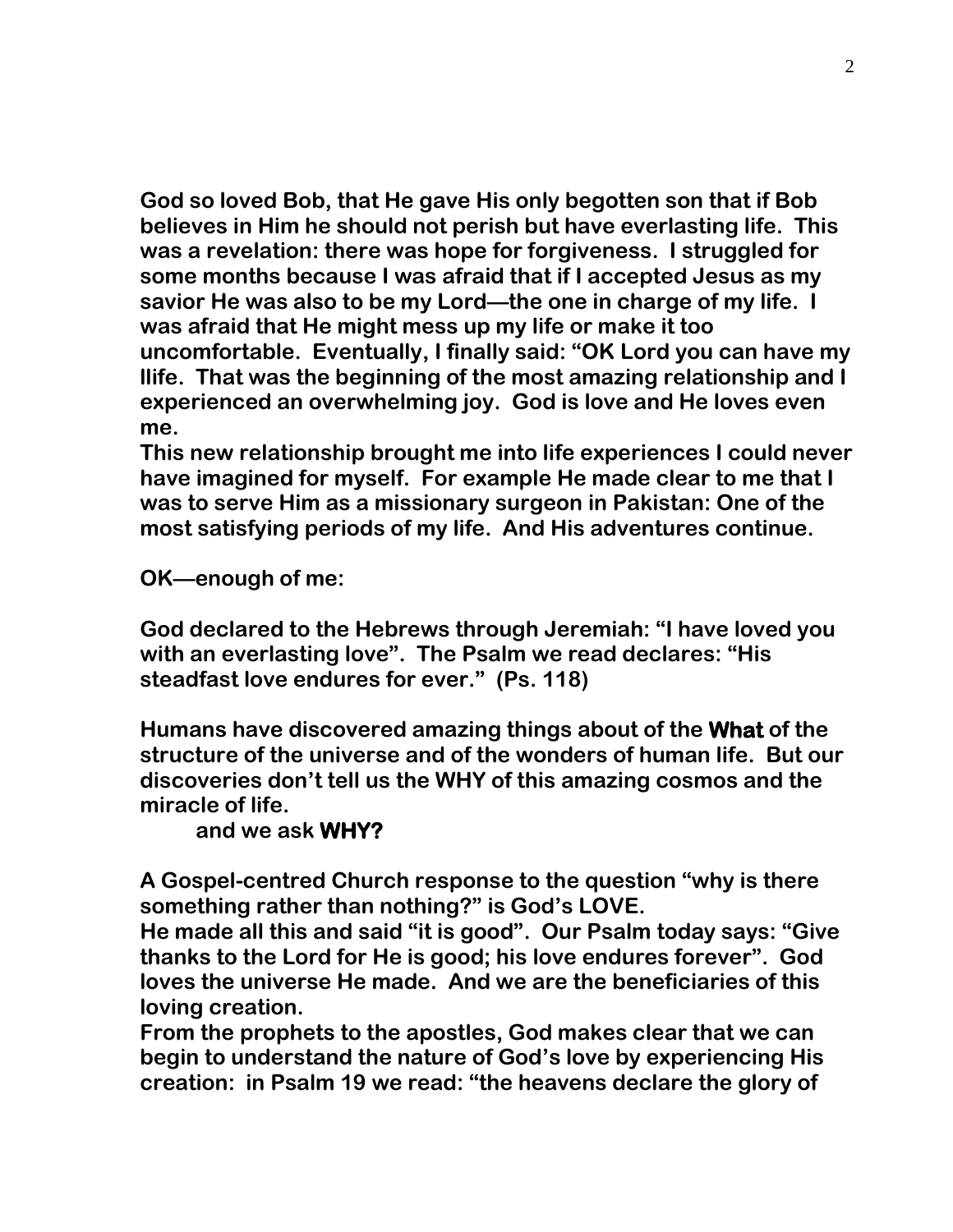**God; the skies proclaim the work of his hands". The Apostle Paul wrote…"since the creation of the world, God's invisible qualities— His eternal power and divine nature—have been clearly seen, being understood from what has been made"**

**We respond in worship with: "We bless you for our creation, preservation, and all the blessings of this life but above all for your immeasurable love in the redemption of the world by our Lord Jesus Christ."**

**We can go further in trying to understand what is behind all that exists, as we read the profound statement in John's first letter: "God is love". (1 Jn. 4:8)** 

**His law for us is to love: "Love the Lord your God with all your heart and with all your soul and with all your strength and with all your mind, and love your neighbor as yourself." It is not possible to avoid the conclusion that God has created all that exists out of love and to bring love into all that He has created—above all, we human beings.**

**So God has revealed His love in the creation of the Cosmos and of life. Even more He reveals His love in His redeeming of lost humanity. 8 Centuries before Christ, Isaiah wrote:** 

**"All we like sheep have gone astray, we have turned each one to our own way, and the Lord has laid on Him the iniquity of us all"**

**And there is an amazing truth revealed through the Apostle Paul in his letter to the Roman church:** 

**"But God commends his love for us in that while we were yet sinners Christ died for us".**

**So from the Scriptures we learn two vital truths: We are wayward sinners; and Christ died for so that we might be forgiven. That is why we pray the confession in Morning Prayer.**

**"almighty and most merciful Father, we have erred and strayed from thy ways like lost sheep, we have followed too much the devices and desires of our own hearts, we have offended against**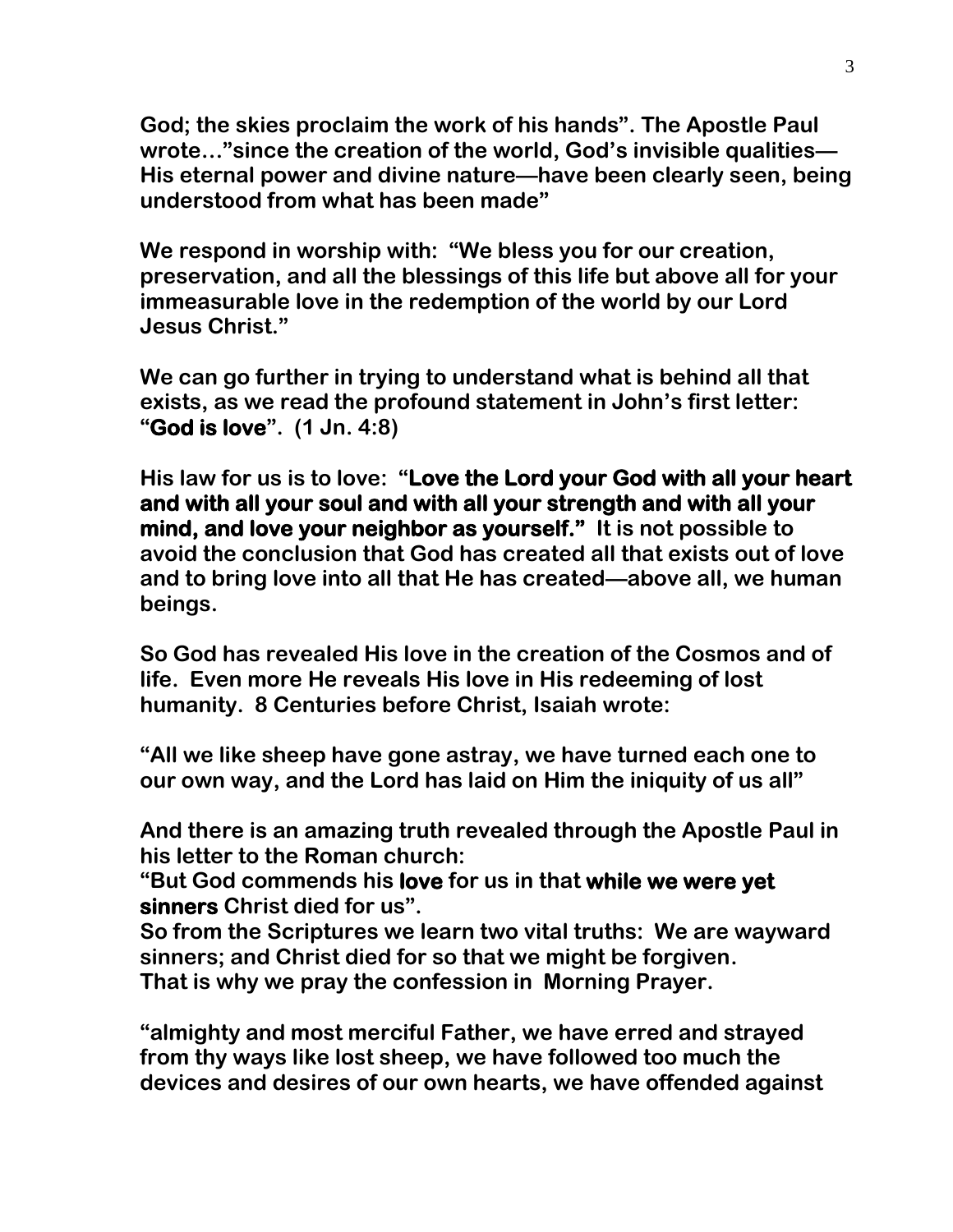**thy holy laws, we have left undone what we ought to have done and done what we ought not to have done and there is no health in us…"**

**What is astounding about all this is the cost to God of His love: Jesus the Christ died for us. The Son of God laid aside His crown, was born as a human baby in a stable, lived a simple life, performed miraculous signs and proclaimed God's love and His own Messiahship. Then he was brutally humiliated, abandoned and viciously tortured to death in the most cruel method devised by cruel mankind, by the very creatures He created in love and for love. Why did this have to happen? Have you ever wondered why Jesus died on the cross—could God not forgive us without that? I used to wonder about this.** 

**God has shared with us the reason Jesus had to die.**

**We heard from the reading in Romans ch. 3 the following words: "… for all have sinned and fall short of the glory of God, and are justified freely by his grace through the redemption that came by Christ Jesus, whom God put forward as an expiation by his blood, to be received by faith….He did this to demonstrate his justice, he did it to demonstrate his justice at the present time, so as to be just and the one who justifies those who have faith in Jesus."** 

**Why does God want to demonstrate his justice? To whom does He demonstrate His justice? Would God have been unjust to forgive without the cross?**

**Last month, Madeline and I read through the Revelation given to the Apostle John on Patmos.**

**As you know it is an amazing account of remarkable visions and messages. Internet games must seem tame compared to John's descriptions—with vicious plagues, and with monsters rising from the sea with morphing horns. There is also ethereal beauty of worship around the throne of God. But the passage in Revelation read this morning gives us an amazing glimpse into a colossal**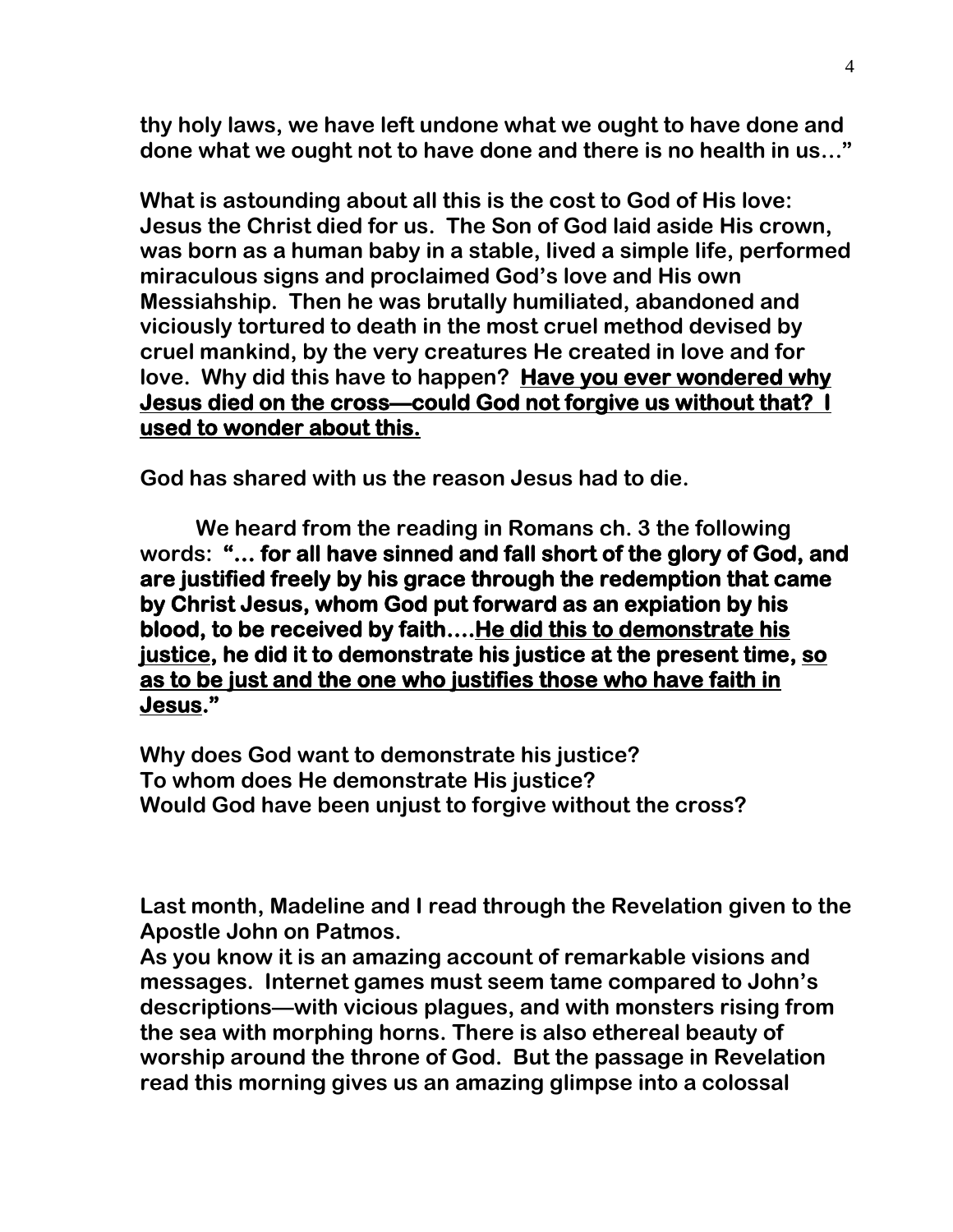**struggle that helps to explain the lengths to which God in Christ was determined to go because of His love for us wayward humans.** 

**Not only have we said NO to the Eternal YES, but we are condemned by the Accuser, the Satan, who, we read, "accuses them day and night before our God." Let me read the pertinent passage: "And I heard a loud voice in heaven, saying, "Now the salvation and the power and the kingdom of our God and the authority of his Christ have come, for the accuser of our brethren has been thrown down, who accuses them day and night before our God". Rev.12:9-10.** 

**The accusation is just. We humans are guilty.**

**The Satan goes on and on that we humans do not deserve to be forgiven and must not be forgiven. And Satan's accusation is that God is not righteous nor just if He dares to forgive guilty humanity.**

**Let me present a simple analogy here regarding the cost of forgiveness: If I were to throw and rock through that beautiful east window what would happen? the rain would come in and snow would come in and worse it would fall on the choir. Besides there would be an ugly distortion and gap. There is a repulsive deformity in the universe of St. Aidan's Church. The Vestry gets a quote on the cost of repair and tells me I must pay some huge amount that I can't possibly afford. I plead and plead and the church in its mercy decides to forgive me. So all is well, right? NO--the deformity remains, the rain and snow come in causing more damage and discomfort. Something must be done and something will be done. But who will pay for restoring the integrity of the church? The church forgave me, so I don't have to pay. So who pays?, the church must pay, right? The principle is this, the one who forgives must pay the cost of what is forgiven.**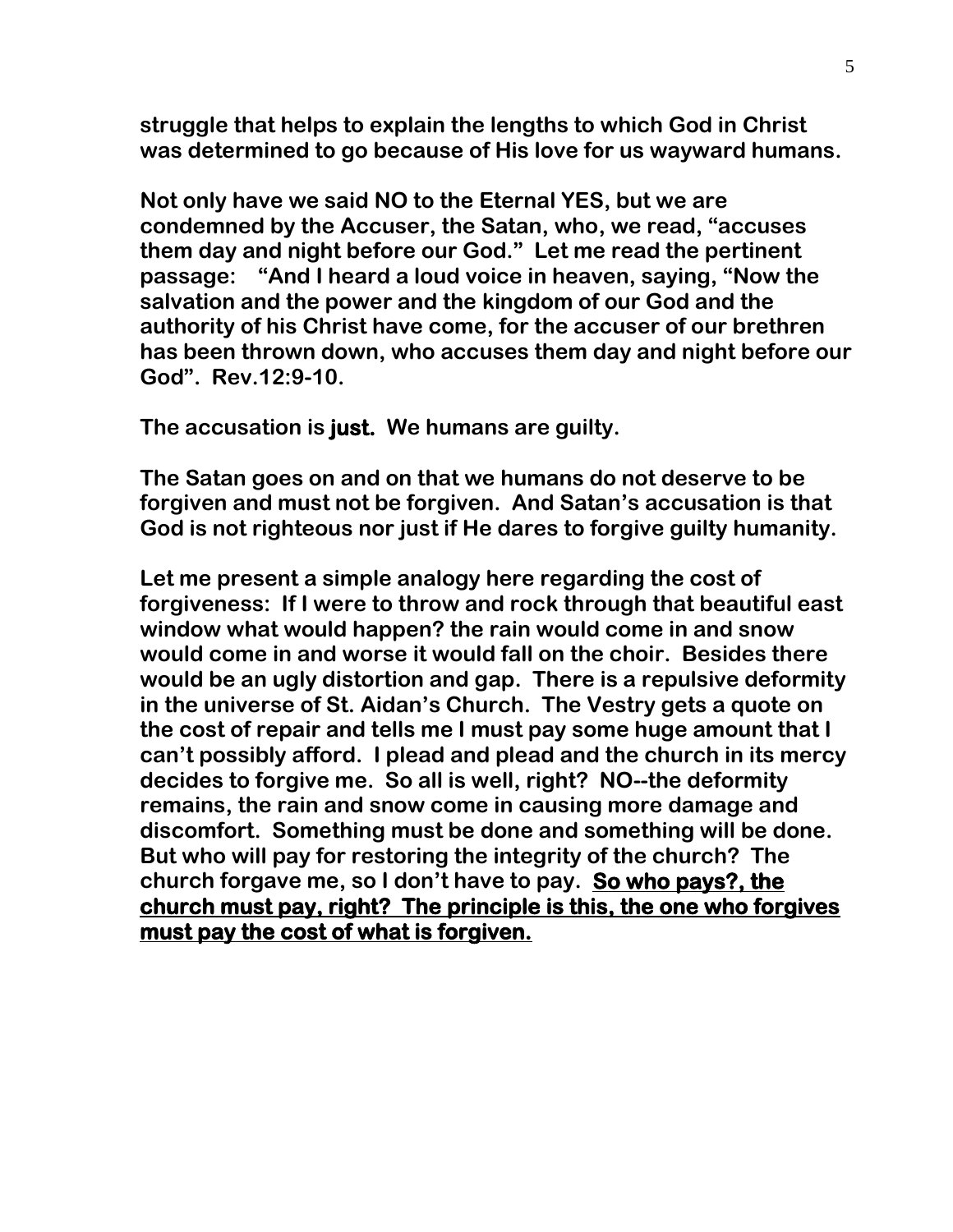**The Satan accuses the world of sin worthy of separation from God and simultaneously accuses God of injustice if He should dare to forgive us. But God is love and He does forgive and He does pay the cost of the forgiveness: If we read again the passage from Romans 3:23-26, notice, "that He may be just AND the justifier of the one who has faith in Jesus."**

**God remains just while also forgiving the rebels who said NO because He paid the price of the forgiveness. God's love has brought this about with the eternal Son on the human cross. This is why Jesus died for our sins. At the cross LOVE and JUSTICE meet and we are free of all condemnation.**

**What wondrous love is this!**

**We can rest in the assurance of His forgiveness and LOVE.** 

**So, How may we, His creatures, respond to God's amazing love? We ask for God's forgiveness. "if we confess our sins, He is faithful, and just to forgive us our sins and to cleanse us from all unrighteousness." 1 Jn. 1:9**

**This forgiveness is a free gift offered to all who come to God in faith, confessing our need of forgiveness and acknowledging Jesus as Lord of our life. Why does it seem so hard to accept this gift? God offers forgiveness and eternal salvation. He leaves it to us to accept His offering.**

**If we receive the gift of forgiveness and the accompanying new life in Christ, we submit to our loving God as the Lord of our life—He is to now in charge. With that, we have the privilege to offer Him our praises. And we love in response: We are able to fulfill the ancient law: "To love the Lord our God with all our heart, soul, mind and strength, and to love our neighbors as ourselves." May we eagerly seek to love God and to love one another.**